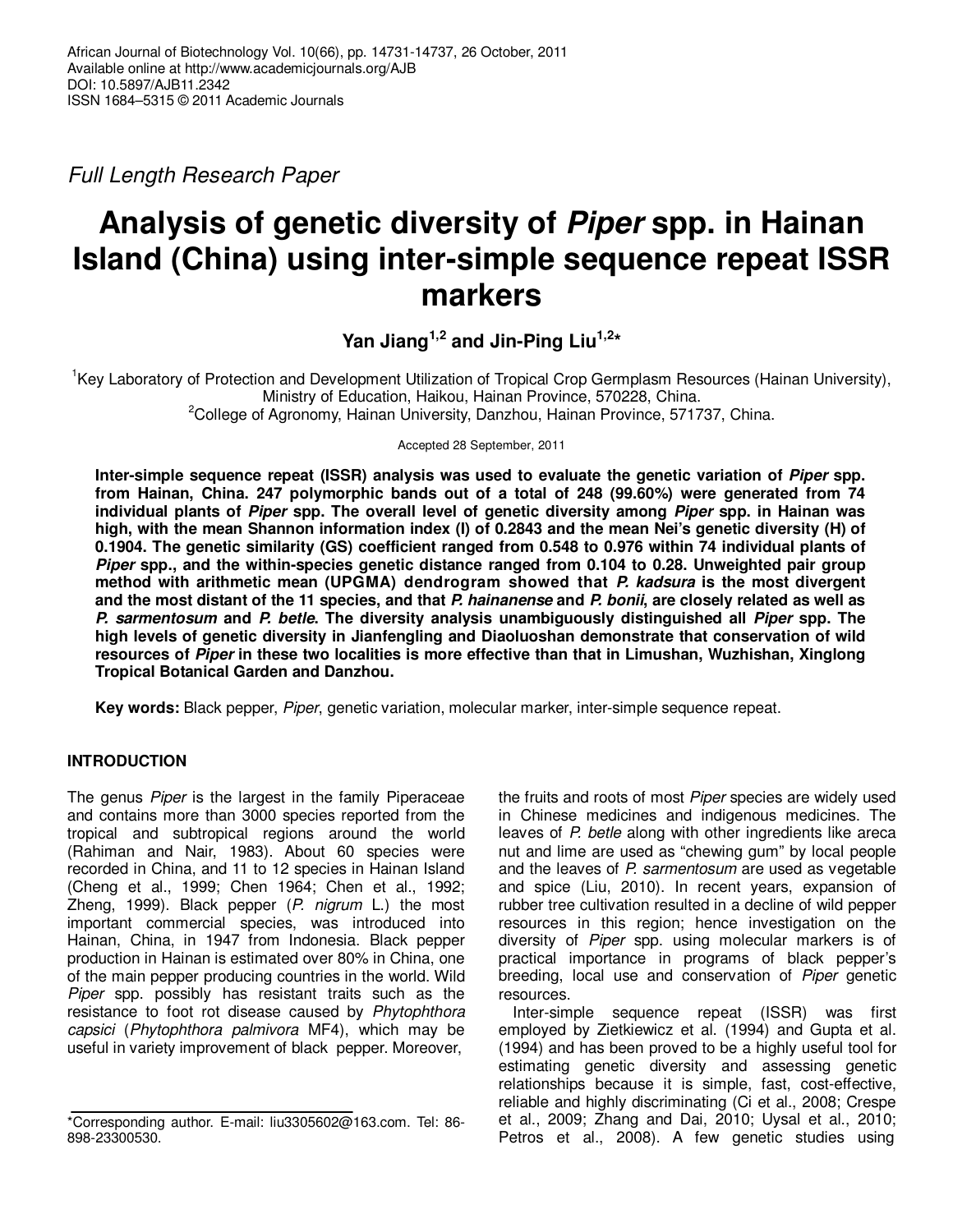

**Figure 1.** Locations of *Piper* spp. examined in this study. ■ Major cities in Hainan Island; ●, sites of the 74 accessions collected for which latitude and longitude coordinates were available.

molecular markers such as random amplified polymorphic DNA (RAPD) and amplified fragment length polymorphism (AFLP) have been conducted on the analysis of genetic diversity within Indian cultivars of black pepper (P. nigrum L.) (Pradeepkumar et al., 2003; Joy et al., 2007). However, there is no report on the use of any molecular marker technique in the genus Piper in China. The objective of this study therefore was to evaluate the genetic diversity among the *Piper* spp. using ISSR markers.

## **MATERIALS AND METHODS**

### **Plant materials and DNA extraction**

71 accessions representing ten wild Piper species (P. hainanense, P. bonii, P. laetispicum, P. curtipedunculum, P. austrosinense, P. kadsura, P. puberulum, P. boehmeriaefolium, P. sarmentosum and P. betle) were collected from five sites in Hainan Island and propagated in our greenhouse. Three cultivated black pepper (P. nigrum) varieties/accessions (Kuching, Lampong Type and Panniyur-1) were collected from plantations in Hainan Island. The collecting origins of the 74 accessions investigated are given in Figure 1 and Table 1. Genomic DNA from leaves of ten plants per accession studied was extracted and purified as described by Jiang and Liu (2009) and diluted to 50 ng/ul working solution for use.

#### **Optimization of ISSR-PCR reaction conditions and selection of primers**

The conditions of ISSR-PCR reaction were optimized using the method of single-factor experiment. The optimal ISSR-PCR amplification was established as follows: 20 µl reaction mixture containing 1.0 U Taq DNA polymerase, 0.8 mM of each dNTP, 0.2 mM primer, 1.8 mM MgCl<sub>2</sub>, and 50 ng template DNA for 35 thermal cycles. Amplifications were performed in a Biometra T Gradient Thermal Cycler using the following conditions: initial denaturation at 95°C for 5 min; denaturation at 94°C for 30 s; annealing at the optimum anneal temperature selected for 30 s; extension at 72°C for 45 s; 35 cycles; the last cycle followed by 7 min extension at 72°C.

For primer selection, and 90 ISSR primers (University of British Columbia, UBC) were employed for amplification with the template DNA of P. sarmentosum Roxb., P. betle Linn., and P. nigrum L. var. Kuching. Out of the 90 primers tested, 19 that gave satisfactory results were used for the genetic diversity analysis of all plant materials. The optimum annealing temperatures for each primer are shown in Table 2.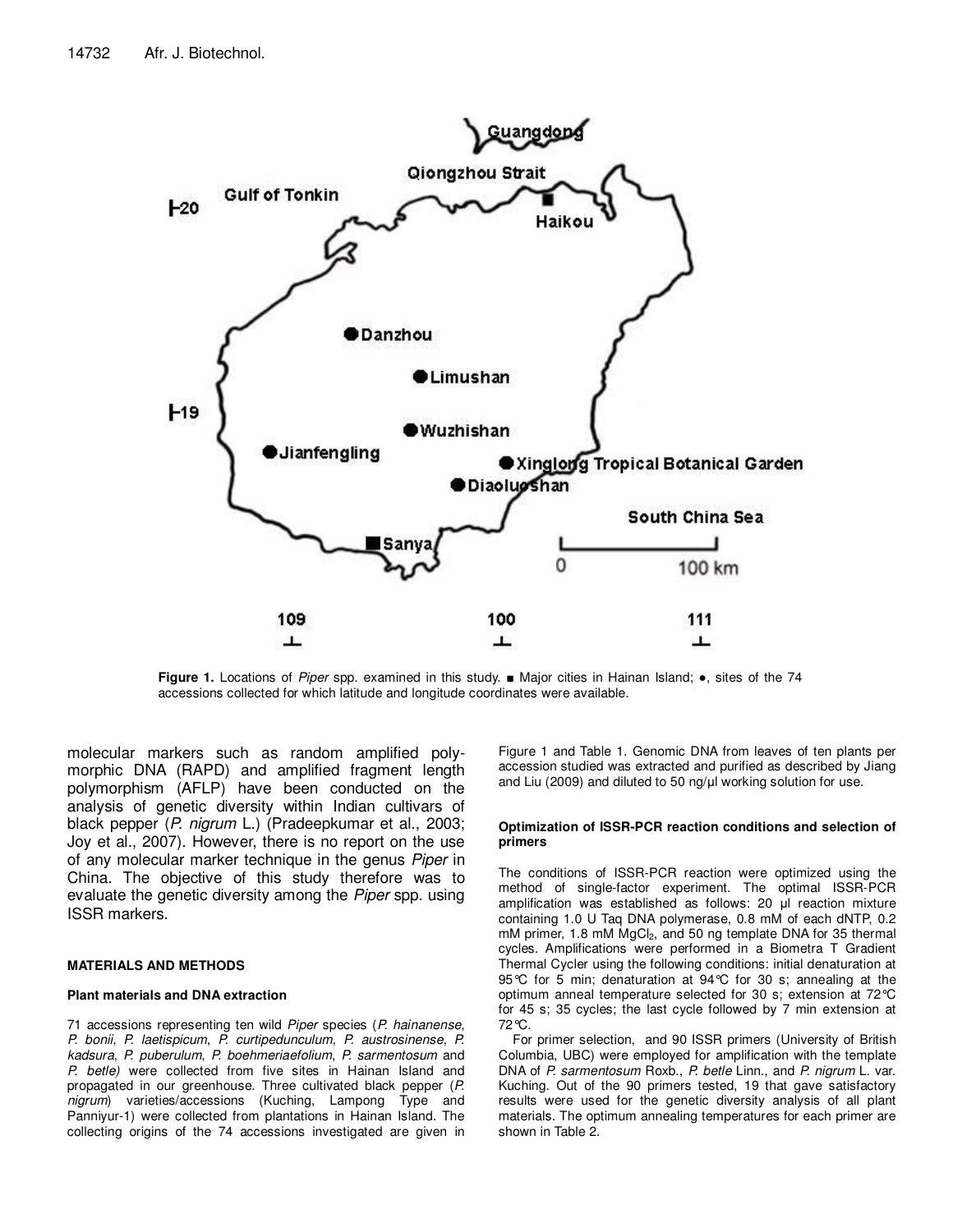| A1, A2, A7, A10, A12, A16, A18, A19, A21, A22,<br>Jianfengling<br>P. hainanense Hemsl.<br>A <sub>23</sub><br>Diaoluoshan<br>B2, B3, B4, B10, B11<br>P. bonii C. DC<br>Jianfengling<br>A <sub>3</sub> , A <sub>15</sub><br>Jianfengling<br>A4, A5, A9, A11, A13, A14<br>P. laetispicum C. DC<br>Diaoluoshan<br>B <sub>8</sub><br>Jianfengling<br>A6, A8, A17, A20<br>B1, B5, B6, B7, B9, B12, B13, B14, B15, B16,<br>P. curtipedunculum C. DC<br>Diaoluoshan<br>B17, B18, B19<br>C2, C3, C5<br>Limushan<br>Limushan<br>C <sub>1</sub> , C <sub>4</sub><br>P. austrosinense Tseng<br>Wuzhishan<br>D <sub>22</sub><br>D1, D3, D6, D8, D9, D10, D11, D12, D13, D14,<br>P. puberulum (Benth.) Maxim.<br>Wuzhishan<br>D15, D16, D17, D18, D19, D20<br>P. kadsura (Choisy) Ohwi<br>D2, D4, D5, D7<br>Wuzhishan<br>P. boehmeriaefolium Wal.<br>Wuzhishan<br>D <sub>21</sub><br>P. nigrum L.<br>E <sub>1</sub><br>Lampong Type<br>Xinglong Tropical Botanical Garden<br>Panniyur-1<br>Xinglong Tropical Botanical Garden<br>E <sub>2</sub><br>Danzhou<br>F <sub>3</sub><br>Kuching<br>P. sarmentosum Roxb.<br>F <sub>1</sub><br>Danzhou<br>F <sub>2</sub><br>P. betle Linn.<br>Danzhou | Species (and variety name) | <b>Collecting region</b> | Acc. no |
|-------------------------------------------------------------------------------------------------------------------------------------------------------------------------------------------------------------------------------------------------------------------------------------------------------------------------------------------------------------------------------------------------------------------------------------------------------------------------------------------------------------------------------------------------------------------------------------------------------------------------------------------------------------------------------------------------------------------------------------------------------------------------------------------------------------------------------------------------------------------------------------------------------------------------------------------------------------------------------------------------------------------------------------------------------------------------------------------------------------------------------------------------------------------------------|----------------------------|--------------------------|---------|
|                                                                                                                                                                                                                                                                                                                                                                                                                                                                                                                                                                                                                                                                                                                                                                                                                                                                                                                                                                                                                                                                                                                                                                               |                            |                          |         |
|                                                                                                                                                                                                                                                                                                                                                                                                                                                                                                                                                                                                                                                                                                                                                                                                                                                                                                                                                                                                                                                                                                                                                                               |                            |                          |         |
|                                                                                                                                                                                                                                                                                                                                                                                                                                                                                                                                                                                                                                                                                                                                                                                                                                                                                                                                                                                                                                                                                                                                                                               |                            |                          |         |
|                                                                                                                                                                                                                                                                                                                                                                                                                                                                                                                                                                                                                                                                                                                                                                                                                                                                                                                                                                                                                                                                                                                                                                               |                            |                          |         |
|                                                                                                                                                                                                                                                                                                                                                                                                                                                                                                                                                                                                                                                                                                                                                                                                                                                                                                                                                                                                                                                                                                                                                                               |                            |                          |         |
|                                                                                                                                                                                                                                                                                                                                                                                                                                                                                                                                                                                                                                                                                                                                                                                                                                                                                                                                                                                                                                                                                                                                                                               |                            |                          |         |
|                                                                                                                                                                                                                                                                                                                                                                                                                                                                                                                                                                                                                                                                                                                                                                                                                                                                                                                                                                                                                                                                                                                                                                               |                            |                          |         |
|                                                                                                                                                                                                                                                                                                                                                                                                                                                                                                                                                                                                                                                                                                                                                                                                                                                                                                                                                                                                                                                                                                                                                                               |                            |                          |         |
|                                                                                                                                                                                                                                                                                                                                                                                                                                                                                                                                                                                                                                                                                                                                                                                                                                                                                                                                                                                                                                                                                                                                                                               |                            |                          |         |
|                                                                                                                                                                                                                                                                                                                                                                                                                                                                                                                                                                                                                                                                                                                                                                                                                                                                                                                                                                                                                                                                                                                                                                               |                            |                          |         |
|                                                                                                                                                                                                                                                                                                                                                                                                                                                                                                                                                                                                                                                                                                                                                                                                                                                                                                                                                                                                                                                                                                                                                                               |                            |                          |         |
|                                                                                                                                                                                                                                                                                                                                                                                                                                                                                                                                                                                                                                                                                                                                                                                                                                                                                                                                                                                                                                                                                                                                                                               |                            |                          |         |
|                                                                                                                                                                                                                                                                                                                                                                                                                                                                                                                                                                                                                                                                                                                                                                                                                                                                                                                                                                                                                                                                                                                                                                               |                            |                          |         |
|                                                                                                                                                                                                                                                                                                                                                                                                                                                                                                                                                                                                                                                                                                                                                                                                                                                                                                                                                                                                                                                                                                                                                                               |                            |                          |         |
|                                                                                                                                                                                                                                                                                                                                                                                                                                                                                                                                                                                                                                                                                                                                                                                                                                                                                                                                                                                                                                                                                                                                                                               |                            |                          |         |
|                                                                                                                                                                                                                                                                                                                                                                                                                                                                                                                                                                                                                                                                                                                                                                                                                                                                                                                                                                                                                                                                                                                                                                               |                            |                          |         |
|                                                                                                                                                                                                                                                                                                                                                                                                                                                                                                                                                                                                                                                                                                                                                                                                                                                                                                                                                                                                                                                                                                                                                                               |                            |                          |         |
|                                                                                                                                                                                                                                                                                                                                                                                                                                                                                                                                                                                                                                                                                                                                                                                                                                                                                                                                                                                                                                                                                                                                                                               |                            |                          |         |
|                                                                                                                                                                                                                                                                                                                                                                                                                                                                                                                                                                                                                                                                                                                                                                                                                                                                                                                                                                                                                                                                                                                                                                               |                            |                          |         |
|                                                                                                                                                                                                                                                                                                                                                                                                                                                                                                                                                                                                                                                                                                                                                                                                                                                                                                                                                                                                                                                                                                                                                                               |                            |                          |         |
|                                                                                                                                                                                                                                                                                                                                                                                                                                                                                                                                                                                                                                                                                                                                                                                                                                                                                                                                                                                                                                                                                                                                                                               |                            |                          |         |
|                                                                                                                                                                                                                                                                                                                                                                                                                                                                                                                                                                                                                                                                                                                                                                                                                                                                                                                                                                                                                                                                                                                                                                               |                            |                          |         |
|                                                                                                                                                                                                                                                                                                                                                                                                                                                                                                                                                                                                                                                                                                                                                                                                                                                                                                                                                                                                                                                                                                                                                                               |                            |                          |         |
|                                                                                                                                                                                                                                                                                                                                                                                                                                                                                                                                                                                                                                                                                                                                                                                                                                                                                                                                                                                                                                                                                                                                                                               |                            |                          |         |

**Table 1.** Species (and variety name), collecting region and accession number (Acc. no.) of plant materials analyzed.

#### **Data analysis**

These primers were selected on the basis of the robustness of amplification, clarity and scorability of banding patterns. ISSR analyses were repeated twice and only clear bands produced twice were recorded for all samples. The ISSR bands were visually scored as either present (1) or absent (0) for each accession and each primer combination. The binary matrix was then used to measure pair-wise genetic distance using Nei's (1978) unbiased genetic distance with POPGENE version 1.32 (Yeh et al., 1997). Genetic similarity (GS) coefficients were calculated by the numerical taxonomy and multivariate analysis system (NTSYS-pc) version 2.0 (Rohlf, 1998). Clustering analysis was conducted using the UPGMA.

## **RESULTS**

## **Analysis of genetic diversity**

The 19 selected primers generated 248 bands of different sizes for 74 accessions of genus Piper with an average of 13.1 polymorphic bands per primer. Maximum number of fragments (16 bands) was found with primer UBC835,

whereas the smallest number (ten bands) was generated by primer UBC864. 247 out of 248 fragments were polymorphic, with 99.60% of mean percentage of polymorphic bands (PPB) (Figure 2). The mean Shannon's information index (I) was 0.2843, the mean Nei's genetic diversity (H) was 0.1904, the average number of alleles per locus (Na) was 1.5376 and the effective number of alleles per locus (NE) was 1.3256.

The calculated GS coefficients of all accessions ranged from 0.548 to 0.976, with a mean value of 0.762. The maximum coefficients of genetic similarity was between two specimens of P. hainanense (A10 and A12), the next was between two P. puberulum (D8 and D9) and the minimum was between  $P$ . betle (F2) and  $P$ . hainanense (A7) (data not shown). In further details, genetic similarity values were 0.775 to 0.976 in P. hainanense with the genetic distance of 0.201, 0.685 to 0.965 in P. curtipedunculum with the genetic distance of 0.28, 0.757 to 0.953 in P. laetispicum with the genetic distance of 0.196, 0.819 to 0.976 in P. puberulum with the genetic distance of 0.157, 0.863 to 0.963 in P. kadsura with the genetic distance of 1, 0.831 to 0.935 in P. nigrum with the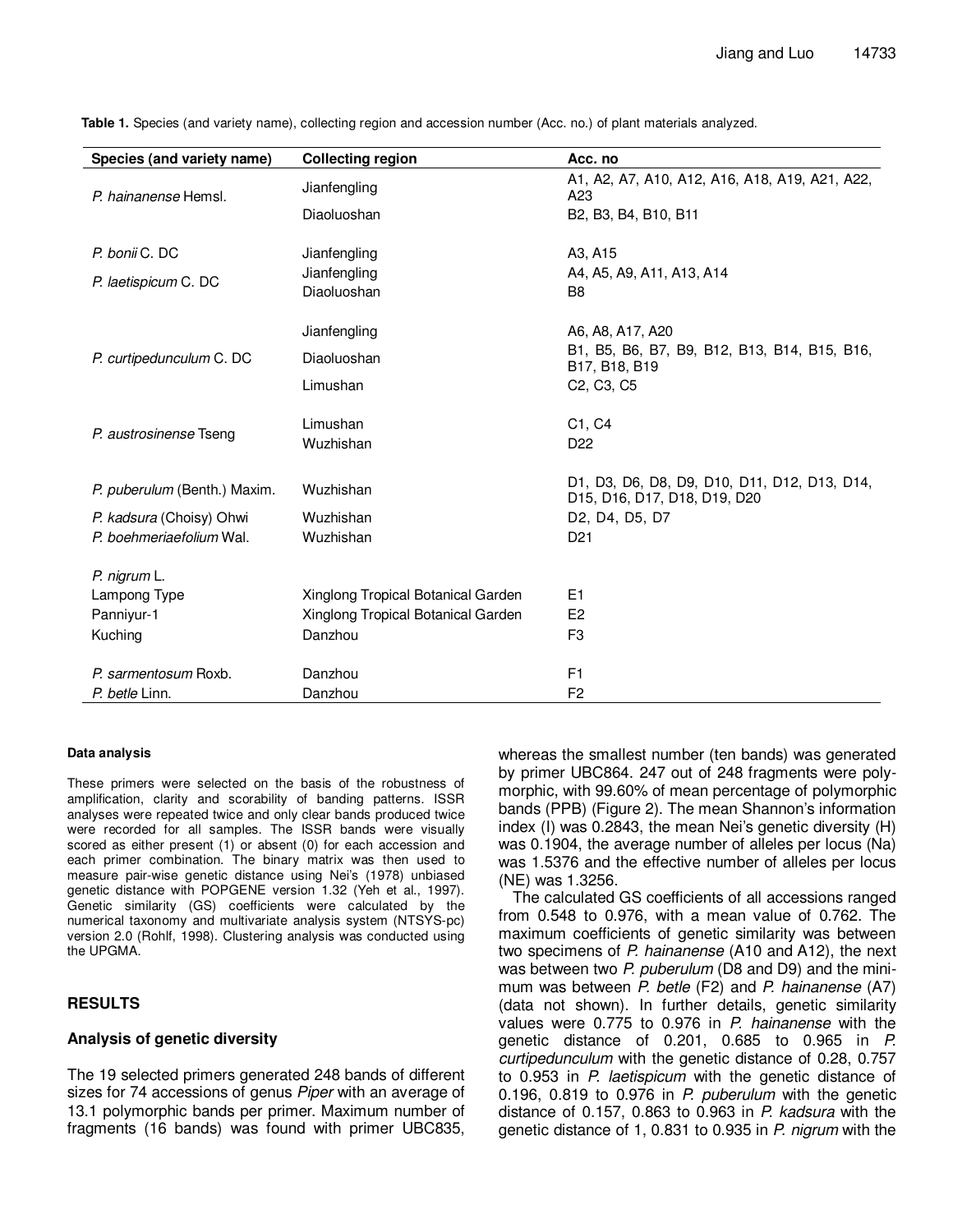| <b>Primer order</b> | <b>Sequence</b> | Annealing temperature (°C) | <b>Total band</b> | <b>Polymorphic band</b> | <b>PPB</b> (%) |
|---------------------|-----------------|----------------------------|-------------------|-------------------------|----------------|
| <b>UBC808</b>       | $(AG)$ 8C       | 53.6                       | 15                | 15                      | 100            |
| <b>UBC809</b>       | $(AG)$ 8G       | 53.6                       | 13                | 13                      | 100            |
| <b>UBC818</b>       | (CA)8G          | 51.5                       | 12                | 11                      | 91.8           |
| <b>UBC826</b>       | (AC)8C          | 51.5                       | 13                | 13                      | 100            |
| <b>UBC827</b>       | (AC)8G          | 51.5                       | 12                | 12                      | 100            |
| <b>UBC829</b>       | (TG)8C          | 51.5                       | 15                | 15                      | 100            |
| <b>UBC834</b>       | (AG)8YT         | 53.6                       | 13                | 13                      | 100            |
| <b>UBC835</b>       | (AG)8YC         | 53.6                       | 16                | 16                      | 100            |
| <b>UBC836</b>       | (AG)8YA         | 51.5                       | 13                | 13                      | 100            |
| <b>UBC842</b>       | (GA)8YG         | 53.6                       | 14                | 14                      | 100            |
| <b>UBC844</b>       | (CT)8RC         | 49.2                       | 11                | 11                      | 100            |
| <b>UBC846</b>       | (CA)8RT         | 53.6                       | 14                | 14                      | 100            |
| <b>UBC848</b>       | (CA)8RG         | 49.2                       | 12                | 12                      | 100            |
| <b>UBC854</b>       | (TC)8RG         | 50.1                       | 13                | 13                      | 100            |
| <b>UBC856</b>       | (AC)8YA         | 50.1                       | 14                | 14                      | 100            |
| <b>UBC857</b>       | (AC)8YG         | 50.1                       | 12                | 12                      | 100            |
| <b>UBC864</b>       | (ATG)6          | 50.1                       | 10                | 10                      | 100            |
| <b>UBC868</b>       | (GAA)6          | 50.1                       | 14                | 14                      | 100            |
| <b>UBC880</b>       | (GGAGA)3        | 48                         | 12                | 12                      | 100            |
| Total               |                 |                            | 248               | 247                     | 99.60          |

**Table 2.** ISSR primer sequences, their PCR annealing temperature and the polymorphism of their products.

 $Y = C/T$ ; R = A/G; PPB: the mean percentage of polymorphic bands.



Figure 2. Examples of molecular diversity of some accessions of Piper spp. in Hainan determined by ISSR markers obtained with primer UBC844. M, Marker (DL2000); 1 – 23, A1 - 23; 24 – 29, B1-6.

genetic distance of 0.104, and finally 0.703 to 0.863 in P. austrosinense with the genetic distance of 0.16. UPGMA dendrogram generated from the similarity matrix is depicted in Figure 3. The dendrogram clustered ten (P. hainanense, P. bonii, P. laetispicum, P. curtipedunculum, P. austrosinense, P. puberulum, P. boehmeriaefolium, P. sarmentosum, P. betle, and P. nigrum) out of the 11 species of *Piper* in one major group, with *P. kadsura* the first to branch out at a genetic distance of 0.63. Within the main group, three sub-cluster groups were defined at a genetic distance of 0.65 with P. hainanense, P. Bonii and P. curtipedunculum located in one sub-cluster group, P. laetispicum and P. austrosinense in another, and P.

puberulum, P. boehmeriaefolium, P. sarmentosum, P. betle and P. nigrum in the last one. At a genetic distance of 0.67, 74 species were clustered into seven subgroups, except for P. hainanense and P. bonii that were placed in one, P. sarmentosum and P. betle in another, while the remaining clustered in separate subgroups. In addition, P. hainanense and P. bonii were distinctly divided from each other at a genetic distance of 0.74, while P. betle, and P. nigrum were distinguished from each other at a genetic distance of 0.85.

The observed number of alleles (NA) within the localities ranged from 1.0645 to 1.8024, with the overall observed number of alleles been 1.9960 (Table 3). The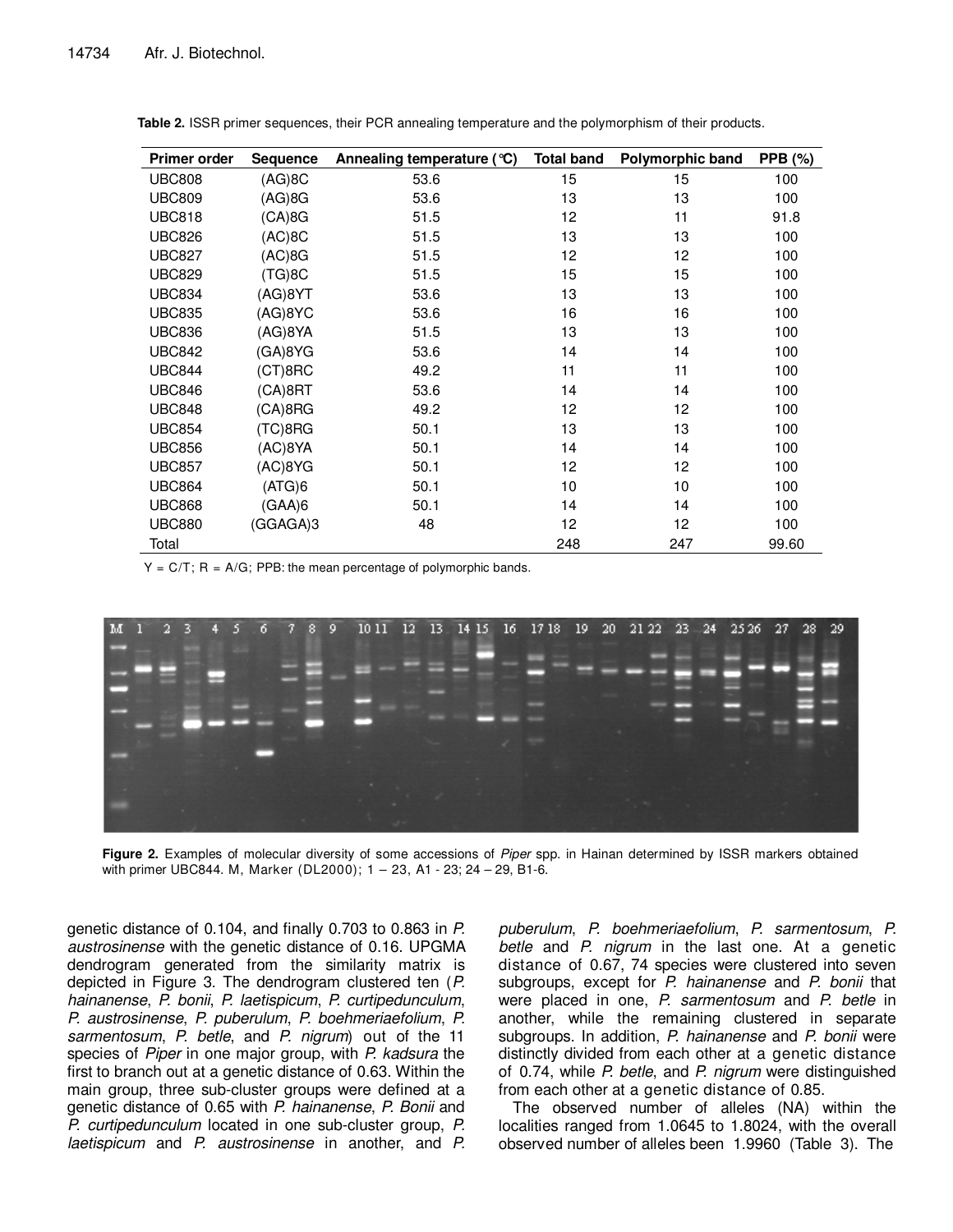

**Figure 3.** UPGMA dendrogram illustrating the genetic relationships between the 11 species based on ISSR analysis.

Table 3. Descriptive statistics based on ISSR data for the six localities from which the *Piper* accessions were collected in Hainan Island, China.

| <b>Localities</b>                  | <b>Acession size</b> | <b>NA</b> | <b>NE</b> | н      |        |
|------------------------------------|----------------------|-----------|-----------|--------|--------|
| Jianfenglinling                    | 23                   | 1.8024    | 1.4514    | 0.2678 | 0.4047 |
| Diaoluoshan                        | 19                   | 1.7903    | 1.4454    | 0.2655 | 0.4014 |
| Limushan                           | 5                    | 1.4960    | 1.3648    | 0.2052 | 0.2983 |
| Wuzhishan                          | 22                   | 1.7016    | 1.3304    | 0.2064 | 0.3209 |
| Xinglong Tropical Botanical Garden | 2                    | 1.0645    | 1.0645    | 0.0323 | 0.0447 |
| Pop6                               | 3                    | 1.3710    | 1.2968    | 0.1649 | 0.2361 |
| Overall/Mean                       | 74                   | 1.9960    | 1.5211    | 0.3121 | 0.4744 |
| St.Dev                             |                      | 0.0635    | 0.3135    | 0.1507 | 0.1913 |

\* NA = Observed number of alleles; NE = effective number of alleles; H = Nei's gene diversity; I = Shannon's information index.

effective number of alleles (NE) within the localities ranged from 1.0645 to 1.4514, with the overall effective number of alleles of 1.5211. The Nei's gene diversity (H) within the localities ranged from 0.0323 to 0.26787, with the overall Nei's gene diversity being 0.3121. Also, the Shannon's Information index (I) within the localities ranged from 0.0447 to 0.4047, with the overall Shannon Information index being 0.4744. The highest value of within-locality variation was observed in Jianfenglinling, and the lowest in Xinglong Tropical Botanical Garden. Jianfenglinling showed the highest level of genetic diversity because four species (P. hainanense, P. bonii, P. laetispicum and P. curtipedunculum) were collected from that locality, while in Xinglong Tropical Botanical Garden,

only two black pepper cultivars were collected. Overall, the localities included in this study showed relatively high levels of genetic diversity. The dendrogram generated according to geographic locations where the accessions collected indicate that Jianfenglinling, Diaoluoshan, Limushan and Wuzhishan formed a group, with Jianfenglinling and Diaoluoshan being closely clustered together (Figure 4), while Tropical Botanical Garden and Danzhou formed another group.

## **DISCUSSION**

Herein, we presented the optimization of PCR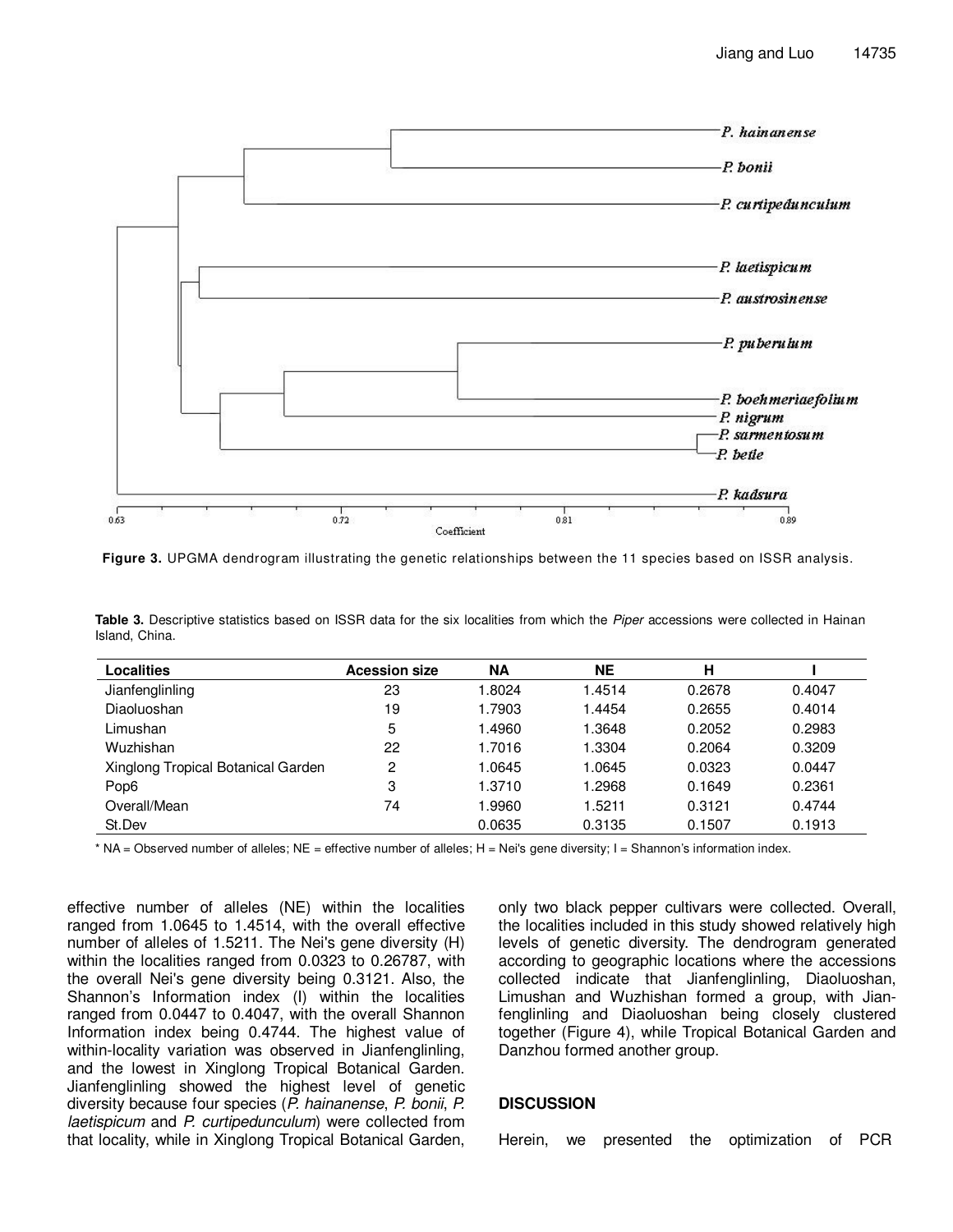

**Figure 4.** Dendrogram illustrating genetic distances between Piper spp of the six localities in Hainan Island based on ISSR analysis.

components and conditions for ISSR analysis of Piper spp. This allows a more precise estimate of genetic variation than that based on morphological characters. The 19 selected primers generated 248 bands of different sizes among the 74 accessions of genus Piper, with an average of 13.1 polymorphic bands per primer. 247 out of 248 fragments were detected to be polymorphic with the mean percentage of polymorphic bands (PPB) of 99.60%. The relatively high level of polymorphism observed and their reproducibility in this study are evidences to the robustness of the ISSR technique.

To our knowledge, this is the first report on the characterization of genetic variation present among species in Piper naturally distributed in Hainan Island, China. In this study, P. hainanense, P. bonii, P. laetispicum, P. curtipedunculum, P. austrosinense, P. puberulum, P. boehmeriaefolium, P. sarmentosum, P. betle and P. kadsura were naturally distributed in Hainan, China, and three cultivars (Lampong Type, Panniyur-1 and Kuching) of P. nigrum were introduced from abroad. Pradeepkumar et al. (2003) reported the analysis of genetic diversity and relationships in Piper (P. longum, P. colubrinum and 22 Indian cultivars of P. nigrum) using RAPD markers, but none of the wild populations from China were included.

ISSR analysis showed that P. hainanense was more closely related to P. bonii, and P. sarmentosum was most closely related to P. betle, but P. kadsura was distantly related to the rest (Figure 3). The genetic distance within each species naturally distributed was higher than that within P. nigrum of three main cultivars in China. This is in accordance with the conclusions of Pradeepkumar et al. (2003), since cultivated varieties of black pepper propagated by cutting and modern breeding practice tend to narrow the genetic base of the species. Generally, the genetic diversity of species is influenced largely by the reproductive mode of the species. The wild species of Piper are dioecious (Krishnamurthi, 1996) and under natural conditions, long-term outcrossing may lead to a gradual increase in the genetic variation among

individuals of wild Piper spp.

Furthermore, evaluation of genetic variation levels of the plants from the six localities indicate that the total genetic diversity was relatively high, and the statistical parameters such as the effective number of alleles (NE), the Nei's gene diversity (H) and the Shannon information index (I) were significantly higher than those for the general plants (Nybom, 2004).

Relatively, the effective NE, the H and the I within Jianfenglinling and Diaoluoshan were higher than those within other localities, and this showed that conserving maximum diversity in *Piper* in these two localities is more effective than that in other localities. The major reason for the loss of genetic diversity of Piper may be attributed to the accelerated deforestation driven by the demand for monoculture of commercial plantations, especially rubber plantation. Natural rubber acreage in Hainan Island increased from 368,900 ha in 2002 to 415,100 ha in 2006 (Huang, 2007), and it is estimated that the planting area of natural rubber trees in Hainan Island exceeded 480,002 ha in 2010. Most wild plants of Piper are climbers and adapted to the moist and shaded habitats. Thus, rubber plantation replaced the natural forests and destroyed wild *Piper* resources found in the natural forests. In addition, intemperate consumption of wild plants of Piper as Chinese medicines and indigenous medicines by local people may be another reason. More also, the fact that Jianfenglinling and Diaoluoshan were clustered in ISSR dendrogram demonstrated that the accessions from these localities has a close genetic relationship.

This may be attributed to the fact that Jianfenglinling and Diaoluoshan share similar habitats and sufficient numbers of accessions with greater species coverage were collected there. In conclusion, the results of this study clearly demonstrate that ISSR markers can be reliably used for quantification of genetic diversity and relationships, species identification and evaluation of conservation status of wild resources of Piper.